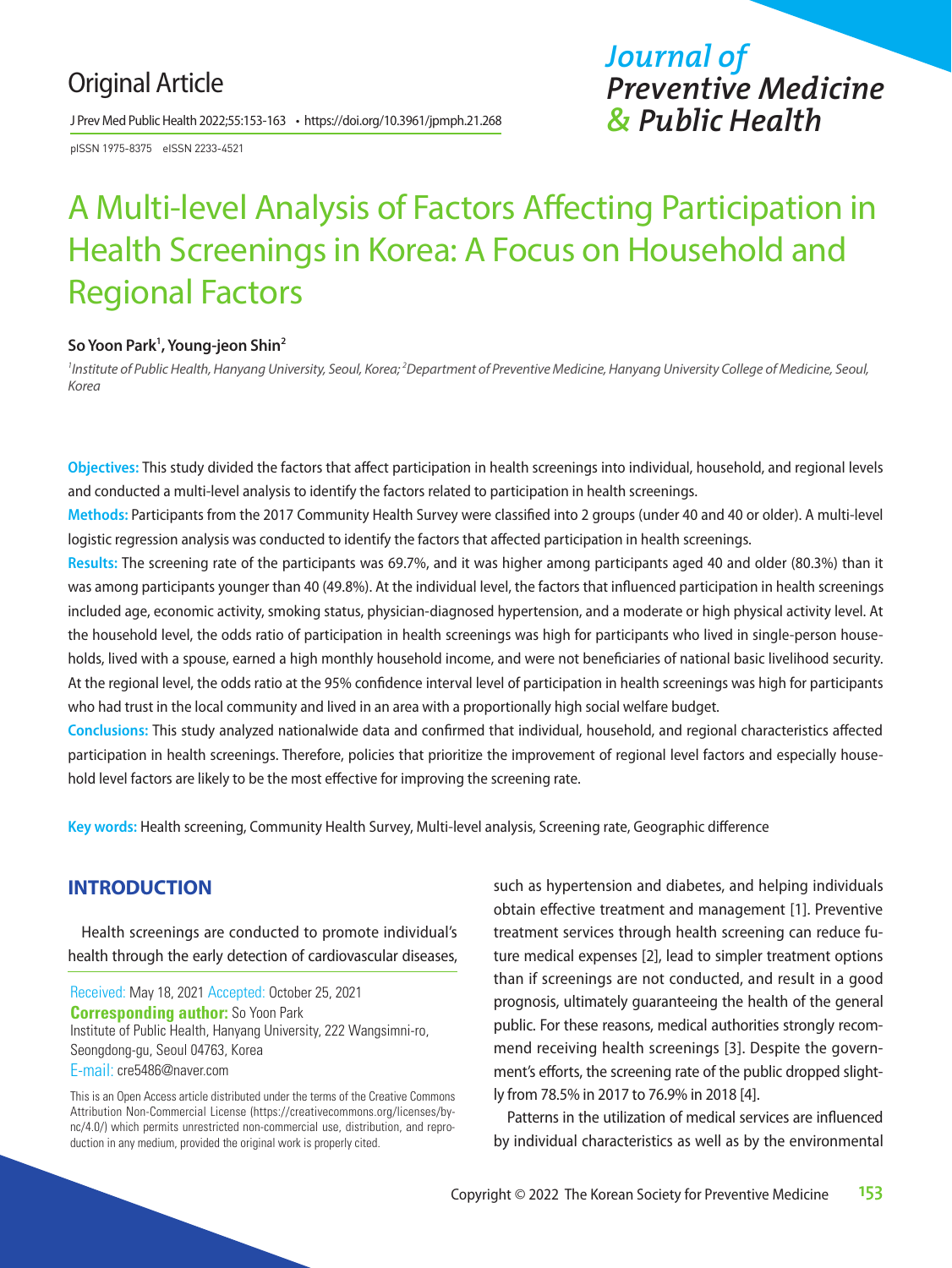Journal of **Preventive Medicine** & Public Health

factors that surround an individual [5]. An individual's health is not just of concern to himself or herself alone, since it could also affect the individual's family and friends as well as members of the local community. In this respect, diseases should be treated with the relationship between social and environmental factors in mind, in addition to individual characteristics such as health status and health behaviors [6]. However, previous studies that analyzed factors affecting health screening have focused mainly on individual characteristics, such as health-related behaviors [7-11].

According to a study that conducted a multi-level analysis to examine the factors that determined the screening rate for gastric cancer, hypothesized that the significant differences between regional variables could be better interpreted by conducting a multi-level analysis that incorporates more refined regional levels, such as the city, county, or district level, although the differences in cancer screening rates between regions could not be identified even when the regional level was set to the city/province level [12]. Another study that examined the factors related to cancer screening according to the marital status of Korean men and women, found the regional variable "non-apartment residency" to be significant. However, the number of regional samples was small, so while it was considered a meaningful variable, this finding is limited and further studies are needed [13]. Several studies in which single-level analyses were conducted on factors related to health screening participation determined that residential area significantly influenced individual participation in health screenings [9,14], and another found that the health screening rate varied between large and small cities and between urban and rural areas [15]. Studies that conducted multi-level analyses of health-related behaviors found that financial independence, the number of fast-food restaurants per 1000 residents, the crude divorce rate, the number of vehicle registrations, and the adjusted death rate had statistically significant effects on obesity [16], and that changes in the number of individuals with drinking problems could be explained by the number of pubs and changes in the crude divorce rate in areas where drinkers resided [17]. One study that found that the health screening rate of people with high community trust was greater than that of those with low community trust [18] also found that participation in health screenings cannot be attributed solely to individual characteristics. The study by Jeong et al. [19] that analyzed regional variables related to health level and health behaviors provides evidence in favor of establish-

ing health policies tailored to the characteristics of specific regions. Previous studies that included a multi-level analysis of factors affecting participation in health screenings have mainly been related to cancer screening, and the regional level was usually set at the city/province level in those studies. Thus, there is a need for future studies that analyze the factors that affect participation in health screenings using both individual and household units, and at the city/county/district level.

This study conducted a multi-level analysis after classifying the factors that affect participation in health screenings into individual, household, and regional categories with the aim of providing basic data for developing policies to improve the screening rate, as well as identifying further factors related to participation in health screenings.

#### **METHODS**

#### **Data and Participants**

The 2017 Community Health Survey (CHS) was conducted among approximately 230 000 people under the direction of the Korea Disease Control and Prevention Agency (KDCA; formerly the Korea Centers for Disease Control and Prevention) with the aim of collecting health statistics at the city/county/ district level in order to develop regional healthcare and medical plans, generate basic data to evaluate the performance of local healthcare projects, and establish a private-public cooperation system in local communities [20]. The participants in the present study were selected among those who answered "yes" or "no" to the question "Have you ever received health screening (excluding cancer screening)?" in the questionnaire from the 2017 CHS. According to the national health screening system, employee subscribers of National Health Insurance are eligible for general health screenings beginning at the age of 19, while dependents of employee subscribers and household members of subscribers are eligible for screening beginning at the age of 40. As such, the participants in this study were analyzed after being classified by age: under 40 and 40 or older.

Due to the limited number of previous studies that used a multi-level analysis to examine variables related to participation in health screenings, regional level variables were selected based on a literature review of studies that examined factors affecting participation in cancer screenings [12,13,21] and studies related to health behaviors [17,19,22-29]. Regional level variables were selected using the data from the 2017 CHS, and regional indicators for city/county/district units were tak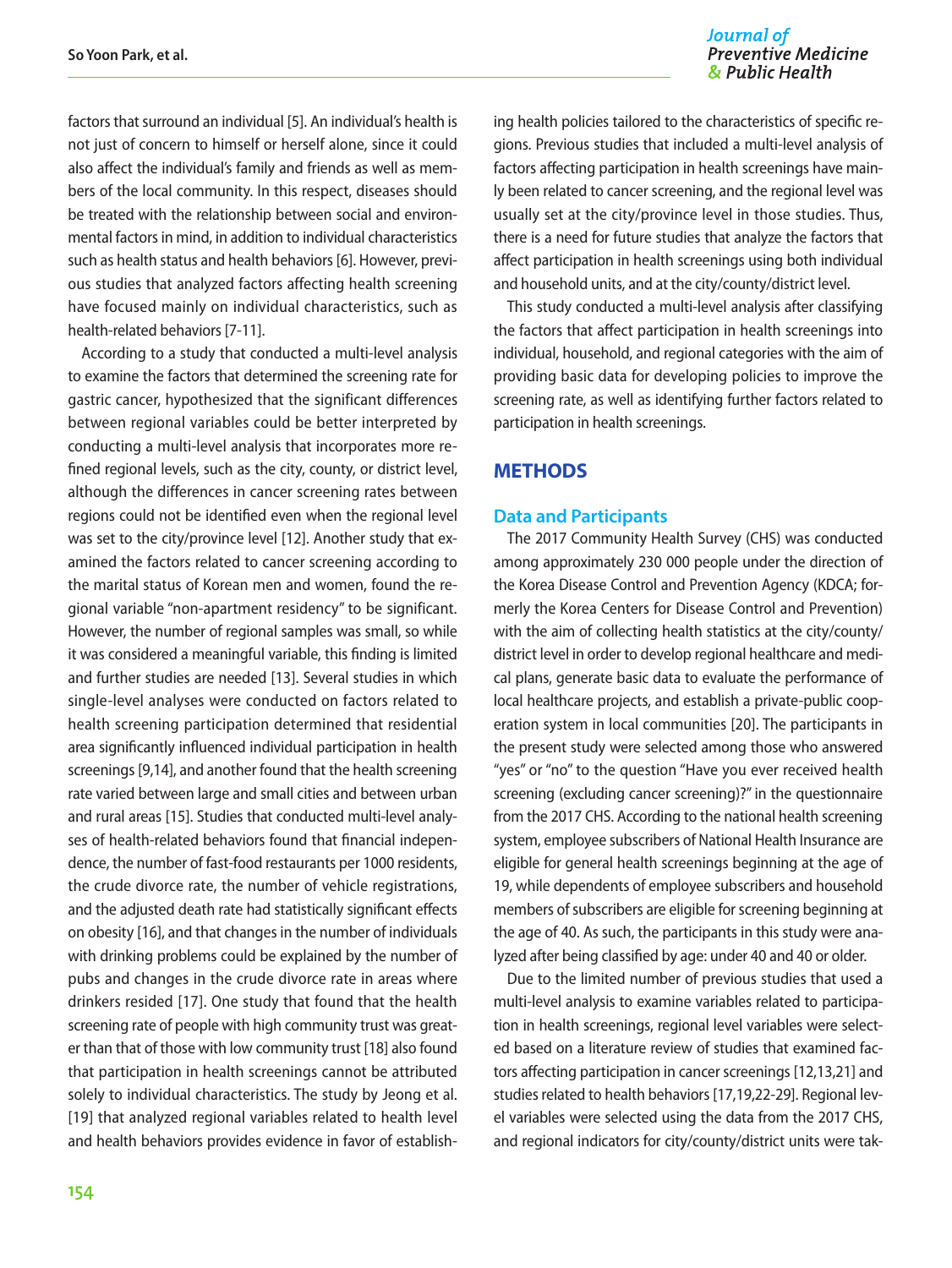en from the Korean Statistical Information Service and the National Health Insurance Service (NHIS) website. First, we downloaded the raw 2017 CHS data from the KDCA website and matched regional indicators based on the public health center code. If the public health center code and a regional indicator did not match, the same regional indicators were collectively assigned to public health centers in self-governing districts based on the regional indicators. This choice reflected the assumption that the index values would be similar since public health centers within one self-governing district were located on adjacent streets and were subject to the same self-governing district policy.

#### **Statistical Analysis**

The 2017 CHS, which provided the data used in this study, collected multi-level data (hierarchical data) in which sample households were included in each sample region, and each individual was included in each sample household. Each of these groups was characterized by heterogeneity and dependency among individuals within the group [22]. Thus, a multilevel analysis was appropriate for overcoming ecological error.

The individual, household, and regional characteristics of the participants were confirmed using descriptive statistics. Differences in the screening rate by individual, household, and regional characteristics, as well as differences in the individual, household, and regional characteristics between groups of participants who did and did not participate in health screenings, were analyzed using the Rao-Scott chi-square test, given the complex sample design.

To determine the goodness-of-fit of the multi-level analysis, the intraclass correlation coefficient (ICC) was used to measure the presence of variability between each level. The ICC, which shows the percentage of the total variance between households and regions, can confirm the degree of household and regional variance among the total variance without inputting variables at each of the individual, household, and regional levels. A larger ICC suggests a higher explanatory power of household and regional characteristics affecting the dependent variable [30].

There were 4 possible research models for the multi-level analysis: (1) a model that included individual level variables alone, (2) a model that included individual level and household level variables, (3) a model that included individual level and regional level variables, and (4) a model that included all 3 variables. The explanatory power of each model could be obtained as the ratio of the variance of the research model to the variance of the null model. If the variance between households decreased when a household level variable was added at the household level, the added variable was deemed to have explanatory power for the difference in the health screening rate between households. Similarly, if the variance between regions decreased when a regional level variable was added, the added variable was deemed to have explanatory power for the difference in the health screening rate between regions. The proportional change in variance (PCV) caused by the added variable was calculated using the following equation.

$$
PCV = \frac{(V_0 - V_1)}{V_0} \times 100
$$

Multi-level logistic regression analysis was performed to determine the correlation between variables at each level and health screening behaviors, and the results were presented as the odds ratio (OR) and 95% confidence interval (CI). SAS version 9.4 (SAS Institute Inc., Cary, NC, USA) was used for analysis, given the complex sample design of the CHS, and a generalized linear mixed model was applied using the PROC GLIM-MIX procedure, which combines a generalized linear model and a linear mixed model for categorical data analysis of hierarchical data [31].

#### **Ethics Statement**

This study used raw data from the 2017 CHS. Since the data did not contain the participants' personal information, a deliberation exemption was approved by the Institutional Review Board of Hanyang University (HYU-2020-05-019).

#### **RESULTS**

#### **Screening Rates According to the Individual, Household, and Regional Characteristics of Participants**

Table 1 shows the screening rates depending on the individual, household, and regional characteristics of the participants. The overall screening rate of the participants was 69.7%. The overall screening rates for those aged under 40 and those aged 40 or older were 49.8% and 80.3%, respectively.

 The screening rate for participants aged under 40 was high for participants who were men, aged 30-39, high school graduates or above, economically active, monthly drinkers, and pre-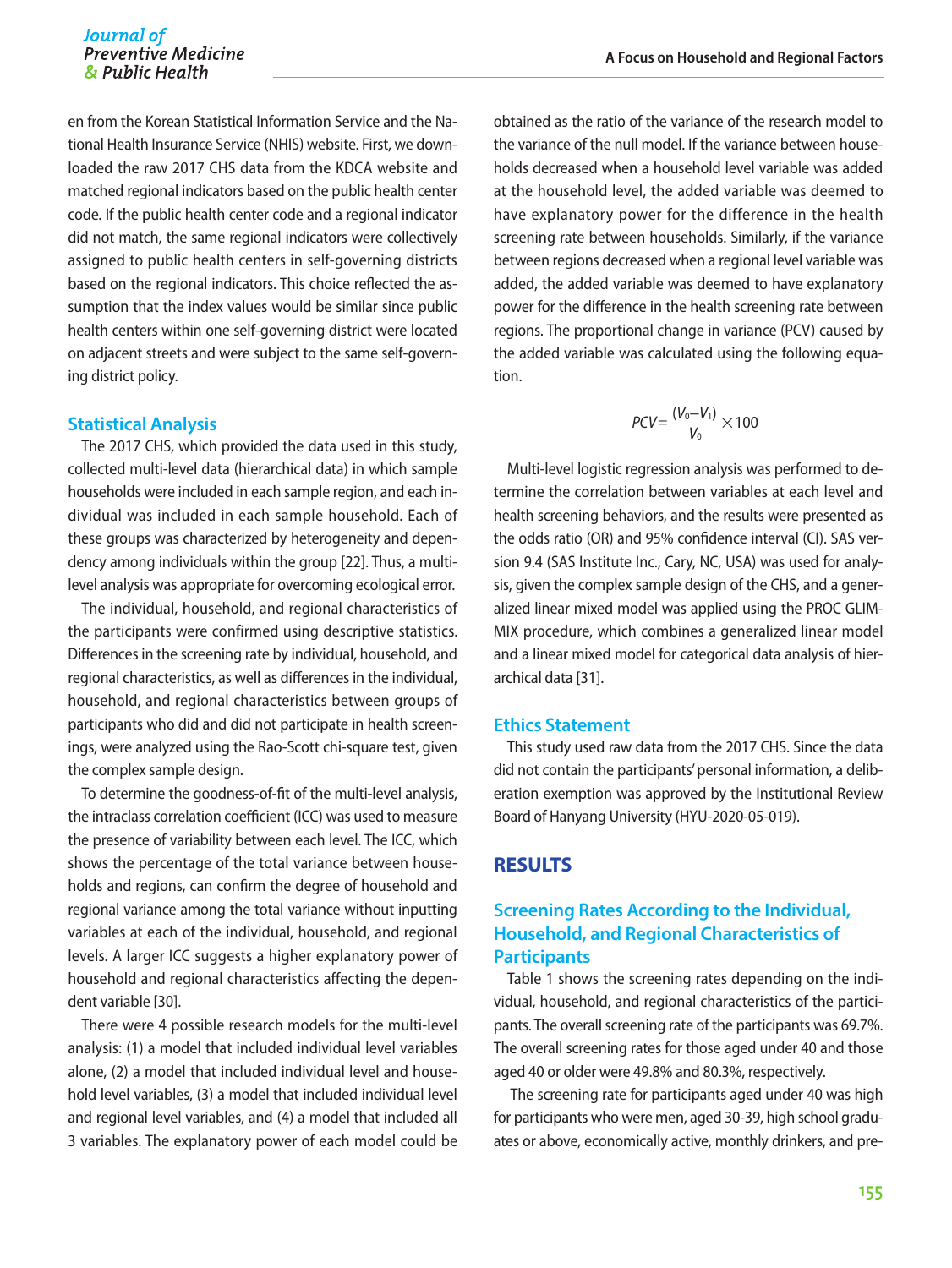# J<mark>ournal of</mark><br>Preventive Medicine<br>& Public Health

#### **Table 1.** Screening rates according to participants' individual, household, and regional characteristics

|                                                       | <b>Participants</b> |                    | $<$ 40 y      |                    | $\geq$ 40 y    |                    |
|-------------------------------------------------------|---------------------|--------------------|---------------|--------------------|----------------|--------------------|
| <b>Characteristics</b>                                | n(%                 | Screening rate (%) | n (%)         | Screening rate (%) | n(% )          | Screening rate (%) |
| Total                                                 | 212 420 (100)       | 69.7               | 49 054 (23.1) | 49.8               | 163 366 (76.9) | 80.3               |
| Individual level                                      |                     |                    |               |                    |                |                    |
| Gemder                                                |                     |                    |               |                    |                |                    |
| Men                                                   | 94 994 (44.7)       | 69.8               | 22 956 (46.8) | $51.6***$          | 72 038 (44.1)  | 80.2               |
| Women                                                 | 117 426 (55.3)      | 69.6               | 26 098 (53.2) | $47.8***$          | 91 328 (55.9)  | 80.4               |
| Age (y)                                               |                     |                    |               |                    |                |                    |
| 19-29                                                 | 21 897 (10.3)       | $35.3***$          | 21 867 (44.6) | $35.3***$          |                |                    |
| 30-39                                                 | 27 187 (12.8)       | 64.1***            | 27 187 (55.4) | 64.1***            |                |                    |
| 40-64                                                 | 98 325 (46.3)       | $81.4***$          |               |                    | 98 325 (60.2)  | $81.4***$          |
| $\geq 65$                                             | 65 041 (30.6)       | $77.4***$          |               |                    | 65 041 (39.8)  | $77.4***$          |
| Education                                             |                     |                    |               |                    |                |                    |
| Middle school                                         | 77 304 (36.4)       | 76.8***            | 571(1.2)      | $31.3***$          | 76 733 (47.0)  | $77.4***$          |
| High school or above                                  | 135 116 (63.6)      | $67.8***$          | 48 483 (98.8) | 49.9***            | 86 633 (53.0)  | $81.6***$          |
| Economically active                                   |                     |                    |               |                    |                |                    |
| Yes                                                   | 134 077 (63.1)      | $74.8***$          | 32 864 (67.0) | 60.1***            | 101 213 (62.0) | $83.0***$          |
| No                                                    | 78 343 (36.9)       | $60.5***$          | 16 190 (33.0) | 29.1***            | 62 153 (38.1)  | 75.6***            |
| Present smoking status                                |                     |                    |               |                    |                |                    |
| Yes                                                   | 36 749 (17.3)       | $64.2***$          | 10 608 (21.6) | 50.0               | 26 141 (16.0)  | $73.6***$          |
| <b>No</b>                                             | 175 671 (82.7)      | $71.1***$          | 38 446 (78.4) | 49.7               | 137 225 (84.0) | $81.8***$          |
| Monthly drinking status                               |                     |                    |               |                    |                |                    |
| Yes                                                   | 109 122 (51.4)      | $69.3***$          | 34 038 (69.4) | $51.9***$          | 75 084 (46.0)  | $81.7***$          |
| No                                                    | 103 298 (48.6)      | $70.2***$          | 15 016 (30.6) | 44.5***            | 88 282 (54.0)  | 78.6***            |
| Subjective health status                              |                     |                    |               |                    |                |                    |
| Good/moderate                                         | 166 157 (78.2)      | 69.4***            | 46 523 (94.8) | 49.9               | 119 634 (73.2) | $81.8***$          |
| Bad                                                   | 46 263 (21.8)       | $71.2***$          | 2531 (5.2)    | 47.5               | 43 732 (26.8)  | $74.3***$          |
| Physician-diagnosed hypertension                      |                     |                    |               |                    |                |                    |
| Yes                                                   | 59 194 (27.9)       | 79.6***            | 1433 (2.9)    | $62.3***$          | 57 761 (35.4)  | 80.5               |
| <b>No</b>                                             | 153 226 (72.1)      | $67.1***$          | 47 621 (97.1) | 49.4***            | 105 605 (64.6) | 80.2               |
| Physician-diagnosed diabetes                          |                     |                    |               |                    |                |                    |
| Yes                                                   | 23 852 (11.2)       | 78.5***            | 473 (1.0)     | 62.4***            | 23 379 (14.3)  | 79.0***            |
| No                                                    | 188 568 (88.8)      | 68.9***            | 48 581 (99.0) | 49.6***            | 139 987 (85.7) | 80.4***            |
| Frequency of physical activity per week (day)         |                     |                    |               |                    |                |                    |
| $<$ 3                                                 | 161 800 (76.2)      | 68.9***            | 37 601 (76.7) | 49.1***            | 124 199 (76.0) | $79.3***$          |
| $\geq$ 3                                              | 50 620 (23.8)       | $72.5***$          | 11 453 (23.4) | $51.9***$          | 39 167 (24.0)  | 83.6***            |
| Household level                                       |                     |                    |               |                    |                |                    |
| Single-person household                               |                     |                    |               |                    |                |                    |
| Yes                                                   | 29 851 (14.1)       | $67.0***$          | 3886 (7.9)    | $54.7***$          | 25 965 (15.9)  | $71.9***$          |
| $\rm No$                                              | 182 569 (85.9)      | $70.0***$          | 45 168 (92.1) | 49.3***            | 137 401 (84.1) | $81.3***$          |
| Marital status                                        |                     |                    |               |                    |                |                    |
| Lives with spouse                                     | 143 955 (67.8)      | 78.9***            | 22 052 (45.0) | 64.1***            | 121 903 (74.6) | $83.0***$          |
| Does not live with spouse                             | 68 465 (32.2)       | $52.4***$          | 27 002 (55.1) | $39.8***$          | 41 463 (25.4)  | $70.5***$          |
| Monthly household income (10 <sup>4</sup> Korean won) |                     |                    |               |                    |                |                    |
| < 100                                                 | 44 042 (20.7)       | 66.5***            | 1795 (3.7)    | $25.4***$          | 42 247 (25.9)  | $71.3***$          |
| 100-500                                               | 128 321 (60.4)      | 68.8***            | 33 654 (68.6) | 49.4***            | 94 667 (58.0)  | $80.0***$          |
| $\geq 500$                                            | 40 057 (18.9)       | $73.1***$          | 13 605 (27.7) | $53.2***$          | 26 452 (16.2)  | 86.3***            |

(*Continued to the next page*)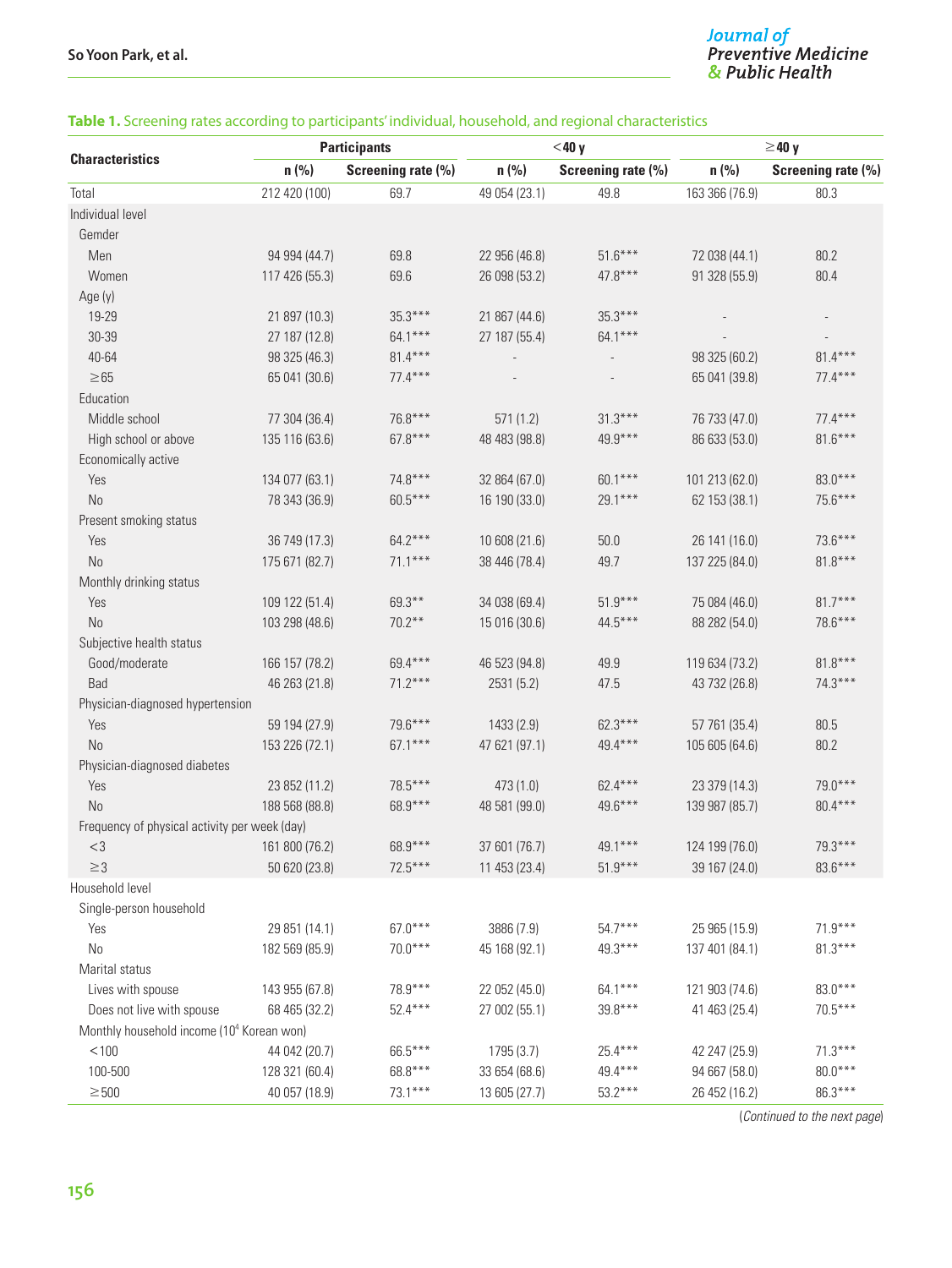#### **Table 1.** Continued from the previous page

|                                                                    |                | <b>Participants</b> |               | $<$ 40 y           |                | $\geq$ 40 y        |  |
|--------------------------------------------------------------------|----------------|---------------------|---------------|--------------------|----------------|--------------------|--|
| <b>Characteristics</b>                                             | $n$ (%)        | Screening rate (%)  | $n$ (%)       | Screening rate (%) | $n$ (%)        | Screening rate (%) |  |
| beneficiaries of national basic livelihood security                |                |                     |               |                    |                |                    |  |
| Yes                                                                | 7109 (3.4)     | $57.5***$           | 699 (1.4)     | $24.8***$          | 6410 (3.9)     | $64.0***$          |  |
| No                                                                 | 205 311 (96.7) | $70.0***$           | 48 355 (98.6) | $50.1***$          | 156 956 (96.1) | $80.8***$          |  |
| Regional level                                                     |                |                     |               |                    |                |                    |  |
| Trust in the community                                             |                |                     |               |                    |                |                    |  |
| Yes                                                                | 145 484 (68.5) | $73.7***$           | 24 737 (50.4) | $53.1***$          | 120 747 (73.9) | $81.5***$          |  |
| <b>No</b>                                                          | 66 936 (31.5)  | $64.0***$           | 24 317 (49.6) | $46.8***$          | 42 619 (26.1)  | $78.0***$          |  |
| Region type                                                        |                |                     |               |                    |                |                    |  |
| Urban/suburban                                                     | 142 871 (67.3) | $69.5***$           | 40 506 (82.6) | $49.9***$          | 102 365 (62.7) | $80.4*$            |  |
| Rural                                                              | 69 549 (32.7)  | $71.8***$           | 8548 (17.4)   | $46.9***$          | 61 001 (37.3)  | $79.6*$            |  |
| No. of health screening centers <sup>1</sup>                       |                |                     |               |                    |                |                    |  |
| Low                                                                | 97 142 (45.7)  | $70.4***$           | 21 032 (42.9) | 50.8               | 76 110 (46.6)  | $81.0***$          |  |
| High                                                               | 115 278 (54.3) | 69.2***             | 28 022 (57.1) | 49.1               | 87 256 (53.4)  | 79.9***            |  |
| Financial autonomy ratio <sup>2</sup>                              |                |                     |               |                    |                |                    |  |
| Low                                                                | 105 840 (49.8) | 70.0                | 17 175 (35.0) | $47.8***$          | 88 665 (54.3)  | $79.4***$          |  |
| High                                                               | 106 580 (50.2) | 69.6                | 31 879 (65.0) | $50.4***$          | 74 701 (45.7)  | $80.7***$          |  |
| Proportional social welfare budget <sup>3</sup>                    |                |                     |               |                    |                |                    |  |
| Low                                                                | 105 909 (49.9) | $70.8***$           | 16 253 (33.1) | 48.9               | 89 656 (54.9)  | 79.4***            |  |
| High                                                               | 106 511 (50.1) | $69.4***$           | 32 801 (66.9) | 50.0               | 73 710 (45.1)  | $80.6***$          |  |
| No. of senior social welfare centers per 1000 seniors <sup>4</sup> |                |                     |               |                    |                |                    |  |
| Low                                                                | 101 809 (47.9) | 69.2***             | 30 653 (62.5) | $49.3***$          | 71 156 (43.6)  | $80.5***$          |  |
| High                                                               | 110 611 (52.1) | $71.0***$           | 18 401 (37.5) | $51.2***$          | 92 210 (56.4)  | $79.7***$          |  |

1 The number of health screening institutions in each city, county, or district per total population \*10 000: Physical accessibility to health screening institutions for obtaining health screenings.

2 Ratio of local tax and non-tax income in the revenue of general accounts: a revenue analysis indicator that shows the ability to independently obtain fiscal revenue, in which a higher financial independence indicates excellent self-reliance in financial management.

<sup>3</sup>Ratio to the total budget of the budget for the social welfare sector (basic livelihood security, support for the underprivileged, childcare, families and women, the elderly and youth, labor, veterans, housing, and general social welfare) and healthcare sector (healthcare and medical service, food and drug safety) in the local government in the current year; A higher proportion of welfare-related expenditures included in the government budget indicates a more positive impact on the quality of life.

4 Number of social welfare facilities for the elderly in operation and reported in accordance with Articles 36 and 37 of the Welfare of Senior Citizens Act; Used as a measure to evaluate the infrastructure level of welfare facilities for the elderly expanded by the government or in the private sector. \**p*<0.05, \*\**p*<0.01, \*\*\**p*<0.001.

viously diagnosed with hypertension or diabetes, as well as for those who lived with a spouse, had a high monthly household income, and were not beneficiaries of national basic livelihood security.

The screening rate for participants aged 40 or older was high for participants who were aged 40-64, high school graduates or above, economically active, non-smokers, monthly drinkers, and subjectively healthy, as well as when they engaged in moderate or high physical activity 3 days per week or more, lived in a multi-person household, lived with a spouse, had a high monthly household income, were not beneficiaries of national basic livelihood security, and had trust in their local communities.

#### **Evaluation of Goodness-of- fit in the Multi-level Analysis**

To determine the correlation between independent variables, Spearman's correlation analysis was conducted between individual level variables, household level variables, and regional level variables. Among the regional variables that were selected based on previous studies, the number of doctors in medical institutions per 1000 people and the amount of green space per inhabitant were excluded because they were too similar to other variables included in this study—in particular, the number of health screening institutions per 10 000 people and whether participants lived in an urban or rural area. In the correlation analysis, the correlation (0.7) between the propor-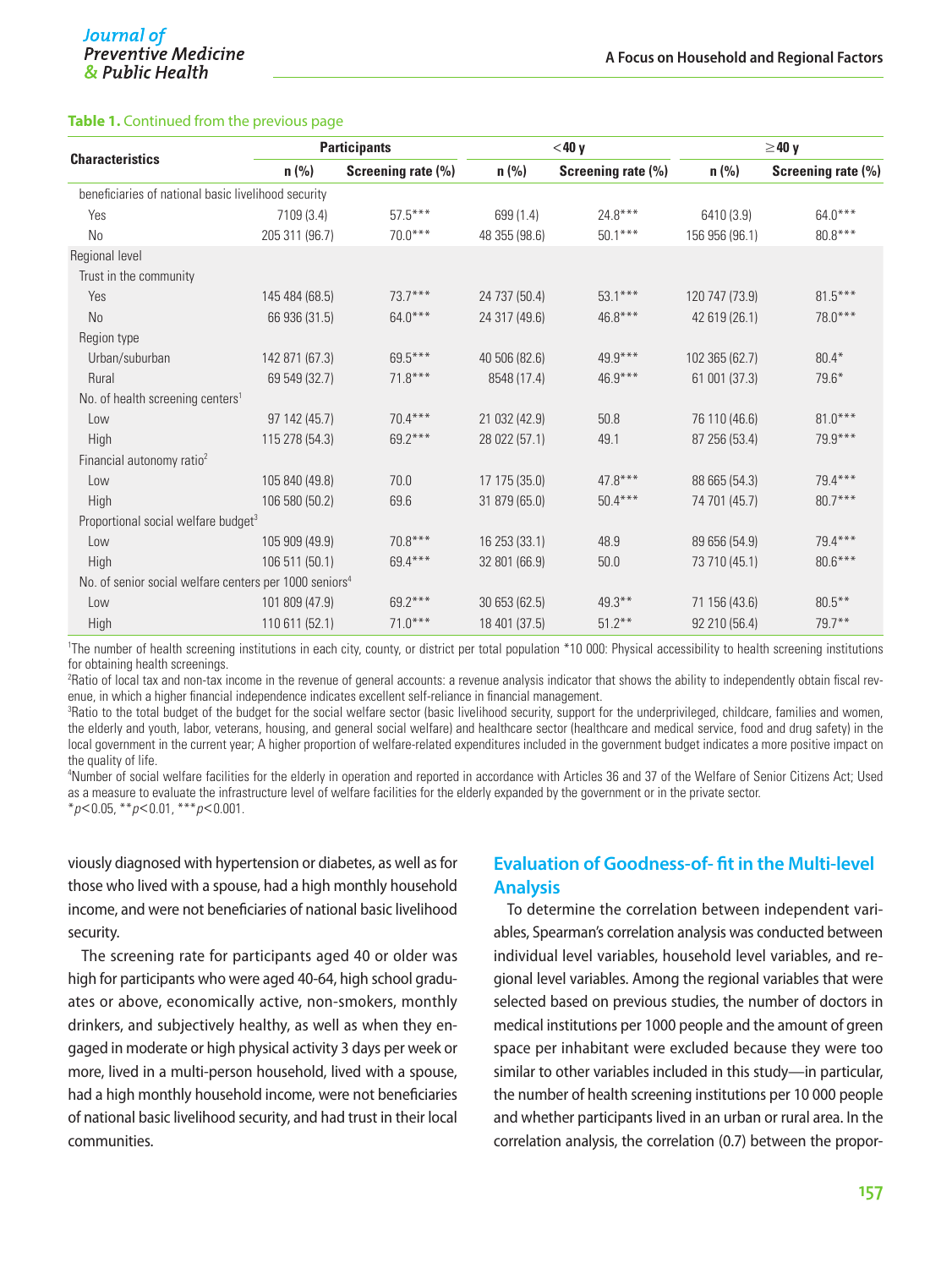| <b>Variables</b> |              |            | <b>Null model</b> | Model 1(I) | Model $2$ ( $I+H$ ) | Model $3$ ( $I+R$ ) | Model $4$ ( $I+H+R$ ) |
|------------------|--------------|------------|-------------------|------------|---------------------|---------------------|-----------------------|
| Household        | Participants | ICC        | 0.023             | 0.027      | 0.021               | 0.025               | 0.020                 |
|                  |              | <b>PCV</b> |                   | 20.243     | $-23.345$           | 22.840              | $-21.454$             |
|                  | $<$ 40 $v$   | ICC        | 0.093             | 0.037      | 0.000               | 0.025               | 0.000                 |
|                  |              | <b>PCV</b> |                   | $-59.738$  | 0.000               | $-73.421$           | 0.000                 |
|                  | $\geq$ 40 y  | ICC        | 0.035             | 0.033      | 0.038               | 0.033               | 0.037                 |
|                  |              | <b>PCV</b> |                   | $-4.541$   | 8.734               | $-5.590$            | 6.201                 |
| Region           | Participants | <b>ICC</b> | 3.846             | 4.084      | 3.947               | 4.068               | 3.953                 |
|                  |              | <b>PCV</b> |                   | 6.459      | 2.736               | 6.003               | 2.888                 |
|                  | $<$ 40 $v$   | ICC        | 4.510             | 4.188      | 3.835               | 4.062               | 3.767                 |
|                  |              | <b>PCV</b> |                   | $-7.465$   | $-15.573$           | $-10.360$           | $-17.117$             |
|                  | $\geq$ 40 y  | ICC        | 5.574             | 5.446      | 5.457               | 5.476               | 5.484                 |
|                  |              | <b>PCV</b> |                   | $-2.420$   | $-2.214$            | $-1.854$            | $-1.699$              |

Values are presented as percentage.

I, individual; H, household; R, region; ICC, intraclass correlation coefficient; PVC, proportional change in variance.

tional social welfare budget and the number of senior social welfare centers was high. However, the multi-level analysis was conducted with a variance inflation factor (VIF) value of less than 10 in the multicollinearity analysis.

As shown in Table 2, the degree of variation between households (ICC) for the dependent variable was significantly low, ranging from 0.000 to 0.00038. This result suggests that the degree of change in the dependent variable had a significantly low explanatory power since the change according to the household level variable was 0.000-0.038% as opposed to the change according to the individual level variables. In cases when the ICC is less than 5%, a multi-level analysis is typically inappropriate due to the lack of homogeneity between the relevant factors [31]. However, if there is a theoretical basis, a multi-level analysis can be performed even in cases when the ICC is less than 5% [17,24]. This study conducted a multi-level analysis on a theoretical basis rather than a statistical basis since it aimed to determine whether household characteristics had an effect on participation in health screenings.

#### **Factors Affecting Participation in Health Screenings** *Factors affecting participation in health screenings among participants aged under 40*

Table 3 shows the results of the multi-level analysis of participation in health screenings by participants aged under 40. Model 4 concurrently analyzed the individual level, household level, and regional level variables. The OR of health screening participation was significantly high for participants who were men, aged 30-39, a high school graduate or above, economically active, not currently a smoker, a monthly drinker, and previously diagnosed with hypertension, as well as for those who engaged in moderate or high physical activity 3 days per week or more.

At the household level, the OR was significantly high for participants who lived in a single-person household, lived with their spouse, had a high monthly household income, and were not beneficiaries of national basic livelihood security.

At the regional level, the OR of participation in health screenings was significantly high for participants who had trust in the local community, resided in an urban area, lived in a region with a proportionally high social welfare budget (above the median), and lived in a region with a high number of senior social welfare centers per 1000 seniors.

#### *Factors affecting participation in health screening among participants aged 40 or older*

Table 3 shows the results of the multi-level analysis of participation in health screenings by participants aged 40 or older. Model 4 concurrently analyzed the individual, household, and regional variables. The OR of participation in health screenings was significantly high among participants who were women, 65 or older, economically active, and non-smokers, as well as those who had a good or moderate subjective health status, had been previously diagnosed with hypertension or diabetes, or engaged in moderate or high physical activity 3 days per week or more.

At the household level, the OR was significantly high for participants who lived in a single-person household, lived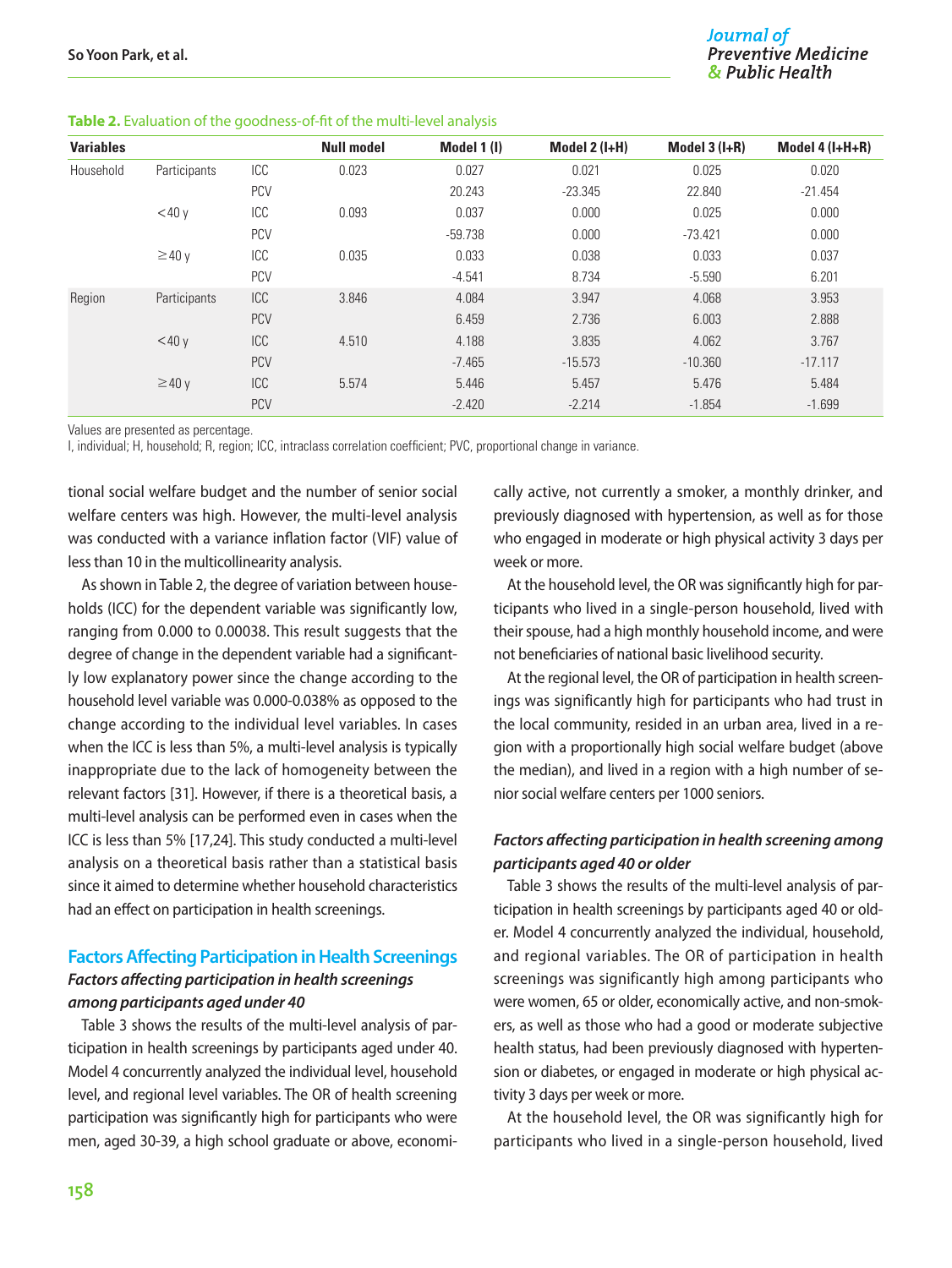#### **Table 3.** Factors affecting participation in health screenings

| <b>Variables</b>                              | Model 4                 |                 |                 |  |  |  |
|-----------------------------------------------|-------------------------|-----------------|-----------------|--|--|--|
|                                               | <b>Participants</b>     | $<$ 40 y        | $\geq$ 40 y     |  |  |  |
| Individual level                              |                         |                 |                 |  |  |  |
| Gender                                        |                         |                 |                 |  |  |  |
| Men                                           | 1.0 (reference)         | 1.0 (reference) | 1.0 (reference) |  |  |  |
| Women                                         | 1.0(1.0, 1.1)           | 0.9(0.8, 0.9)   | 1.1(1.1, 1.2)   |  |  |  |
| Age 1                                         |                         |                 |                 |  |  |  |
| 19-39                                         | 1.0 (reference)         |                 |                 |  |  |  |
| $\geq 40$                                     | $3.1$ ( $3.0$ , $3.2$ ) |                 |                 |  |  |  |
| Age 2                                         |                         |                 |                 |  |  |  |
| 19-29                                         | $\overline{a}$          | 1.0 (reference) |                 |  |  |  |
| 30-39                                         |                         | 2.0(1.9, 2.1)   |                 |  |  |  |
| 40-64                                         |                         | L,              | 1.0 (reference) |  |  |  |
| >65                                           |                         |                 | 1.2(1.1, 1.2)   |  |  |  |
| Education                                     |                         |                 |                 |  |  |  |
| Middle school                                 | 1.0 (reference)         | 1.0 (reference) | 1.0 (reference) |  |  |  |
| High school or above                          | 0.9(0.8, 0.9)           | 2.0(1.6, 2.4)   | 0.9(0.9, 1.0)   |  |  |  |
| Economically active                           |                         |                 |                 |  |  |  |
| Yes                                           | 1.0 (reference)         | 1.0 (reference) | 1.0 (reference) |  |  |  |
| No                                            | 0.5(0.5, 0.5)           | 0.3(0.3, 0.3)   | 0.6(0.6, 0.7)   |  |  |  |
| Present smoking status                        |                         |                 |                 |  |  |  |
| Yes                                           | 1.0 (reference)         | 1.0 (reference) | 1.0 (reference) |  |  |  |
| No                                            | 1.5(1.5, 1.6)           | 1.4(1.3, 1.5)   | 1.7(1.6, 1.8)   |  |  |  |
| Monthly drinking status                       |                         |                 |                 |  |  |  |
| Yes                                           | 1.0 (reference)         | 1.0 (reference) | 1.0 (reference) |  |  |  |
| No                                            | 0.9(0.9, 1.0)           | 0.9(0.8, 0.9)   | 0.9(0.9, 1.0)   |  |  |  |
| Subjective health status                      |                         |                 |                 |  |  |  |
| Good, moderate                                | 1.0 (reference)         | 1.0 (reference) | 1.0 (reference) |  |  |  |
| Bad                                           | 0.9(0.9, 1.0)           | 1.0(0.9, 1.1)   | 0.9(0.8, 0.9)   |  |  |  |
| Physician-diagnosed hypertension              |                         |                 |                 |  |  |  |
| Yes                                           | 1.0 (reference)         | 1.0 (reference) | 1.0 (reference) |  |  |  |
| No                                            | 0.8(0.8, 0.8)           | 0.8(0.7, 0.9)   | 0.8(0.8, 0.8)   |  |  |  |
| Physician-diagnosed diabetes                  |                         |                 |                 |  |  |  |
| Yes                                           | 1.0 (reference)         | 1.0 (reference) | 1.0 (reference) |  |  |  |
| No                                            | 0.9(0.7, 0.9)           | 0.9(0.7, 1.1)   | 0.9(0.9, 0.9)   |  |  |  |
| Frequency of physical activity per week (day) |                         |                 |                 |  |  |  |
| $<$ 3                                         | 1.0 (reference)         | 1.0 (reference) | 1.0 (reference) |  |  |  |
| $\geq$ 3                                      | 1.2(1.1, 1.2)           | 1.1(1.1, 1.2)   | 1.2(1.2, 1.3)   |  |  |  |

Values are presented as odds ratio (95% confidence interval).

with their spouse, had a high monthly household income, and were not beneficiaries of national basic livelihood security.

At the regional level, the OR of participation in health screening was significantly high for participants who had trust in the local community and lived in a region with a proportionally high social welfare budget.

|                                                       | Model 4             |                 |                 |  |  |  |  |
|-------------------------------------------------------|---------------------|-----------------|-----------------|--|--|--|--|
| <b>Variables</b>                                      | <b>Participants</b> | $<$ 40 v        | $\geq$ 40 y     |  |  |  |  |
| Household level                                       |                     |                 |                 |  |  |  |  |
| Single-person household                               |                     |                 |                 |  |  |  |  |
| Yes                                                   | 1.0 (reference)     | 1.0 (reference) | 1.0 (reference) |  |  |  |  |
| No                                                    | 0.6(0.7, 0.7)       | 0.6(0.6, 0.7)   | 0.8(0.8, 0.9)   |  |  |  |  |
| Marriage status                                       |                     |                 |                 |  |  |  |  |
| Lives with spouse                                     | 1.0 (reference)     | 1.0 (reference) | 1.0 (reference) |  |  |  |  |
| Does not live with<br>spouse                          | 0.5(0.5, 0.5)       | 0.6(0.6, 0.6)   | 0.6(0.5, 0.6)   |  |  |  |  |
| Monthly household income (10 <sup>4</sup> Korean won) |                     |                 |                 |  |  |  |  |
| 100                                                   | 1.0 (reference)     | 1.0 (reference) | 1.0 (reference) |  |  |  |  |
| 100-500                                               | 1.2(1.1, 1.2)       | 1.6(1.4, 1.8)   | 1.2(1.2, 1.3)   |  |  |  |  |
| >500                                                  | 1.5(1.5, 1.4)       | 2.0(1.8, 2.3)   | 1.7(1.6, 1.7)   |  |  |  |  |
| Beneficiaries of national basic livelihood security   |                     |                 |                 |  |  |  |  |
| Yes                                                   | 1.0 (reference)     | 1.0 (reference) | 1.0 (reference) |  |  |  |  |
| No                                                    | 1.3(1.2, 1.3)       | 1.3(1.1, 1.6)   | 1.3(1.2, 1.3)   |  |  |  |  |
| Regional level                                        |                     |                 |                 |  |  |  |  |
| Trust in the community                                |                     |                 |                 |  |  |  |  |
| Yes                                                   | 1.0 (reference)     | 1.0 (reference) | 1.0 (reference) |  |  |  |  |
| No                                                    | 0.9(0.8, 0.9)       | 0.9(0.8, 0.9)   | 0.9(0.8, 0.9)   |  |  |  |  |
| Region type                                           |                     |                 |                 |  |  |  |  |
| Urban/suburban                                        | 1.0 (reference)     | 1.0 (reference) | 1.0 (reference) |  |  |  |  |
| Rural                                                 | 1.0(1.0, 1.0)       | 0.9(0.8, 0.9)   | 1.0(1.0, 1.1)   |  |  |  |  |
| No. of health screening centers per 10 000 people     |                     |                 |                 |  |  |  |  |
| Low                                                   | 1.0 (reference)     | 1.0 (reference) | 1.0 (reference) |  |  |  |  |
| High                                                  | 1.0(1.0, 1.0)       | 1.0(0.9, 1.0)   | 1.0(1.0, 1.0)   |  |  |  |  |
| Financial autonomy ratio                              |                     |                 |                 |  |  |  |  |
| Low                                                   | 1.0 (reference)     | 1.0 (reference) | 1.0 (reference) |  |  |  |  |
| High                                                  | 1.0(1.0, 1.1)       | 1.1(1.0, 1.1)   | 1.0(1.0, 1.0)   |  |  |  |  |
| Proportional social welfare budget                    |                     |                 |                 |  |  |  |  |
| Low                                                   | 1.0 (reference)     | 1.0 (reference) | 1.0 (reference) |  |  |  |  |
| High                                                  | 1.2(1.1, 1.2)       | 1.1(1.1, 1.2)   | 1.1(1.1, 1.2)   |  |  |  |  |
| No. of senior social welfare centers per 1000 seniors |                     |                 |                 |  |  |  |  |
| Low                                                   | 1.0 (reference)     | 1.0 (reference) | 1.0 (reference) |  |  |  |  |
| High                                                  | 1.1(1.1, 1.1)       | 1.2(1.1, 1.3)   | 1.1(1.0, 1.1)   |  |  |  |  |

#### **DISCUSSION**

This study investigated the factors that affected participation in health screenings according to individual, household, and regional characteristics in order to raise the screening rate and further promote the health of the general public.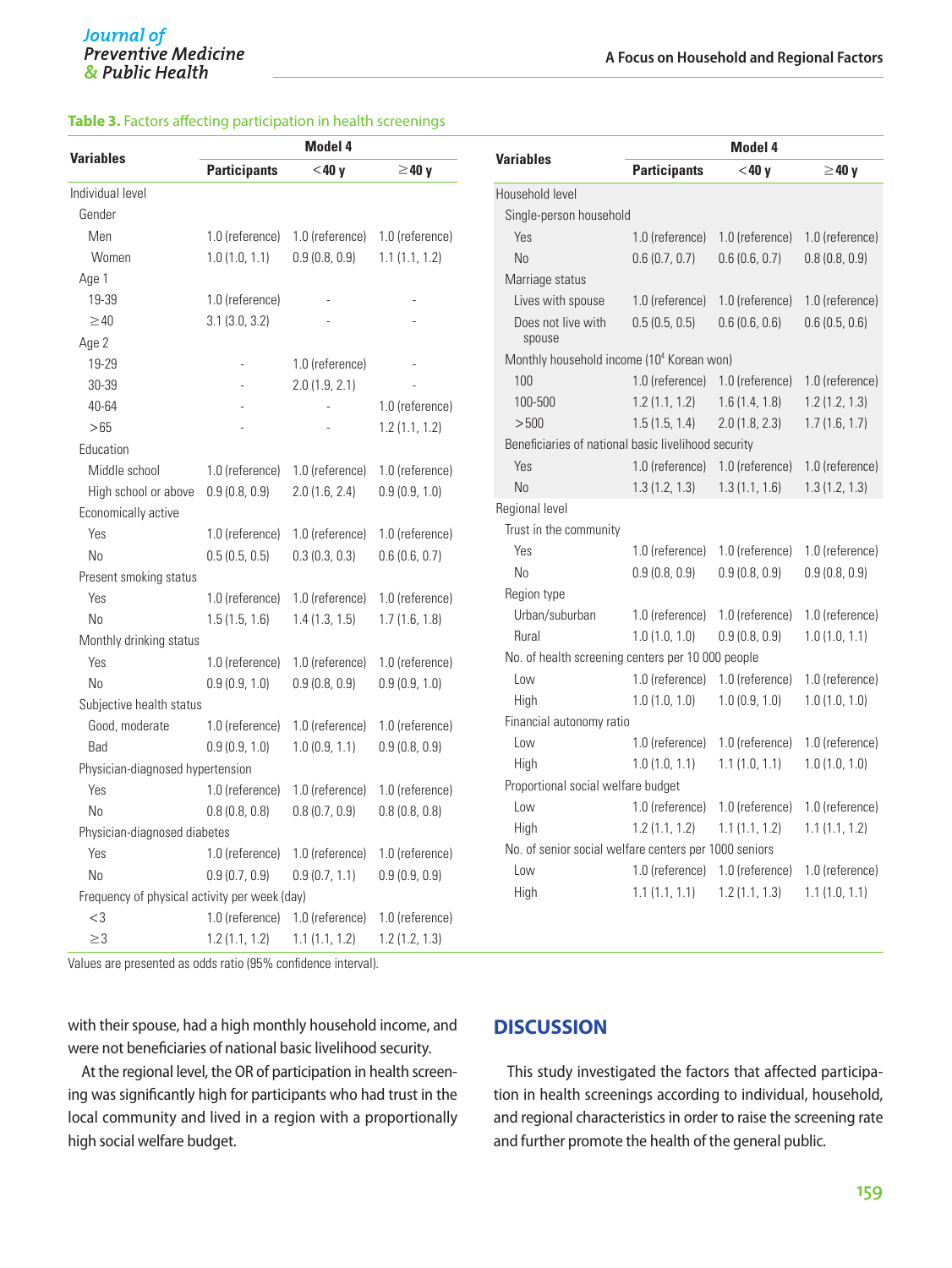First, at the individual level, the factors related to participation in health screening among those under the age of 40 included gender, age, education level, economic activity, smoking status, monthly drinking status, previous hypertension diagnosis, and the degree of moderate-to-high physical activity, excluding subjective health status and previous diabetes diagnosis. Influential factors for those who were aged 40 or older included all of the variables except for education level and monthly drinking status. Previous studies have shown that, as the age of men increases, the screening rate also increases [9,30]. While this result was also found to be true among men under the age of 40, the OR of participation in health screening among women aged 40 or older was higher. All of the variables except for education level and monthly drinking status were found to have an influence on participants aged 40 and older. In addition, the screening rate decreased among those aged 65 or older. The screening rate of those engaged in economic activity was high. This is possibly due to the higher likelihood of employee subscribers to National Health Insurance, who are eligible for general health screening beginning at the age of 19, attending health screenings than those who are not employee subscribers. Nevertheless, the data in this study did not include information on the health insurance eligibility of the participants, and no firm conclusions can be drawn. However, under the assumption that eligibility for health insurance would affect participation in health screenings, this study categorized the participants into 2 groups: those under the age of 40 and those aged 40 or older. The OR (3.1) for participation in health screening was significantly higher for those aged 40 or older, as expected. A previous study also reported that the screening rate among seniors with good subjective health was high [14], and this study obtained similar results for those aged 40 or older. The results of previous studies that found that the screening rate among those with chronic diseases was high [7,19,25] were consistent with those of this study among the participants aged 40 or older who had been previously diagnosed with hypertension or diabetes.

Second, at the household level, there was a high likelihood of participation in health screenings among those who lived in single-person households, lived with a spouse, had a high monthly household income, and were not beneficiaries of national basic livelihood security. Previous studies have reported that the screening rate among those who lived in single-person households was lower than that of those who lived in

#### Journal of **Preventive Medicine** & Public Health

multi-person households [26-28]. By contrast, in this study, the OR of participation in health screenings for single-person households was higher than that of multi-person households. In Park [28]'s study, many seniors who lived in single-person households were found to be widowed or divorced, and 17.3% of them were childless, whereas most of the individuals who lived in a multi-person household had spouses, and only 2.0% of them were childless, showed poor physical and psychological health, or a low level of human capital and economic status. The high screening rate of participants who lived in singleperson households and were younger than 40 could be attributed to the need to participate in economic activity to maintain their lives as single people, and individuals who are employed likely have more opportunities to attend general health screenings or special screenings for their workplaces. Similarly, among the participants who were aged under 40, the screening rate of those aged 30-39 was higher than that of those aged 19-29. This result could also likely be attributed to economic activity, though further detailed investigations are needed to confirm these inferences. As monthly household income increased, the OR of participation in health screenings also increased, which is consistent with the findings of previous studies [9,26,27].

Third, among the regional level variables, trust in the local community and the proportional social welfare budget were determined to be factors affecting participation in health screenings for participants of all ages. For those under the age of 40, the number of senior social welfare centers per 1000 seniors in urban and rural areas was also determined to be a factor affecting participation in health screenings. At the regional level, the screening rate was high among those who had trust in their local communities, and there was no significant difference in the screening rate related to other variables. Social capital at the regional level implies trust in one's community and neighbors, thus increases one's sense of community. As a result, people with a strong sense of community more actively participate in health screenings, which suggests that individuals with positive views of their communities make more significant efforts to promote their own health [29]. The OR at the regional level was not higher than it was at the individual and household levels in this study, which was consistent with previous studies that found the influence of the regional level to be insignificant [17,18,32]. Lee and Kim [33] reported that the OR for the proportional social welfare budget, which was used as a regional level variable, was 0.991 (95% CI, 0.983 to 0.998), and it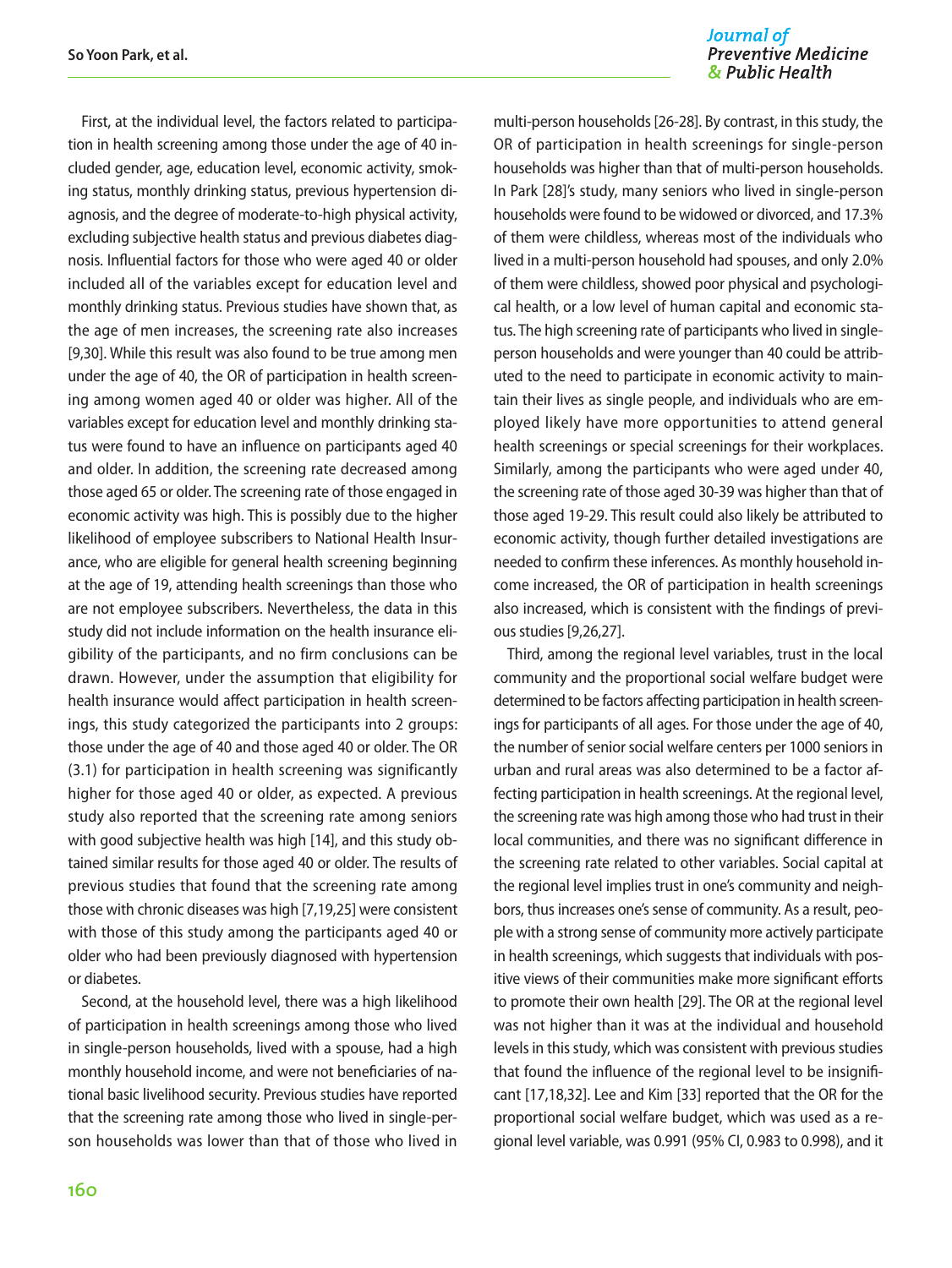was 0.980 (95% CI, 0.970 to 0.996) in Kim[21]'s study. Because the ease of access to health screening institutions is proportional to the number of health screening institutions, the OR of health screening in urban areas was predicted to be high. However, this result was only significant for participants who were younger than 40. According to the results of additional analysis on the number of health screening institutions, the average number of health screening institutions per city/ county/district in urban areas was 34, whereas it was 5 in rural areas. Nevertheless, the average number of health screening institutions per 10 000 people was 1.6 in urban areas and 1.4 in rural areas, showing no significant difference.

Fourth, the explanatory power at the household level and regional level was significantly lower than it was at the individual level. According to the ICC calculation results, which show the household level and regional level variance among the total variance of the model, the household level and regional level variance was determined to be 0.0002 and 0.0395, respectively, in the analysis of all participants. The household level and regional level variance was determined to be 0.02% and 3.95%, which was attributed to differences in households and regions. Typically, cases when the ICC is 5% or less are considered unsuitable for multi-level analysis [22] since it could prevent the influence of household level and regional level variables from being appropriately evaluated despite any significant results obtained regarding household level and regional level variables [28]. For this reason, some researchers believe that multi-level analysis is possible despite a low ICC when there is a theoretical basis for the study established by previous studies [30]. The small variance at the household and regional levels in this study resulted in a low explanatory power of household level and regional level variables regarding participation in health screenings. Despite this limitation, the results of this study suggest that the results at the household and regional levels obtained from the multi-level analysis are significant since previous studies have shown that household level and regional level variables are related to participation in health screening.

This cross-sectional study undertook a multi-level logistic regression analysis by utilizing 2017 CHS data, which did not show a temporal relationship between participation in health screening and major variables. In addition, the limitations of the data source prevented this study from being able to examine national health insurance eligibility, which has been found to have an effect on participation in health screenings and suggests the possibility of regional level variables being absent in the model despite the correlation of regional level data to participation in health screenings. Moreover, it was not possible to accurately match regional indicators to public health center codes since the CHS and regional indicators are generated by public health centers and local governments, respectively.

Nevertheless, this study used multi-level analysis to identify individual level, household level, and regional level factors that affect health screening behaviors, analyzed the influence of those factors, and undertook a multi-level analysis with three levels, which has not yet been covered in previous studies, to expand the scope of research on factors that affect participation in health screenings. This study examined the data based on public health centers at the city/county/district level, which is nearly identical to the basic breakdown of administrative units in Korea. Korea annually publishes Statistics Yearbook, which collects statistics on various variables such as population, education, and public health based on city/county/district level administrative units and facilitates understanding of these variables at different regional levels. It also further enables public health centers to utilize these data as basic data in the health promotion policy process for healthcare services that are suited to the characteristics of particular regions. In this regard, this study is significant in that it is the first study to analyze recent participation in health screenings among Koreans at the city/county/district level using the 2017 CHS data, which are representative of the national population.

This study found that the factors affecting participation in health screenings included the type of household in which individuals lived and the degree of trust individuals had in the local community, in addition to individual characteristics, such as gender, age, smoking status, and drinking status. This study also found that the influence of factors at the household level is stronger than that of factors at the regional level, which suggests that policies promoting psychological and economic stability within households would also lead to an improved screening rate. The influence of cohabitation with a spouse as a factor implies the significance of empathy, support, and care by others, which suggests that health policies should be established that provide psychological support and stability to individuals through community care services for those who cannot receive or receive limited family support due to divorce, bereavement, or separation. Furthermore, it is important to provide financial support to individuals so that they can recognize and maintain good health in addition to main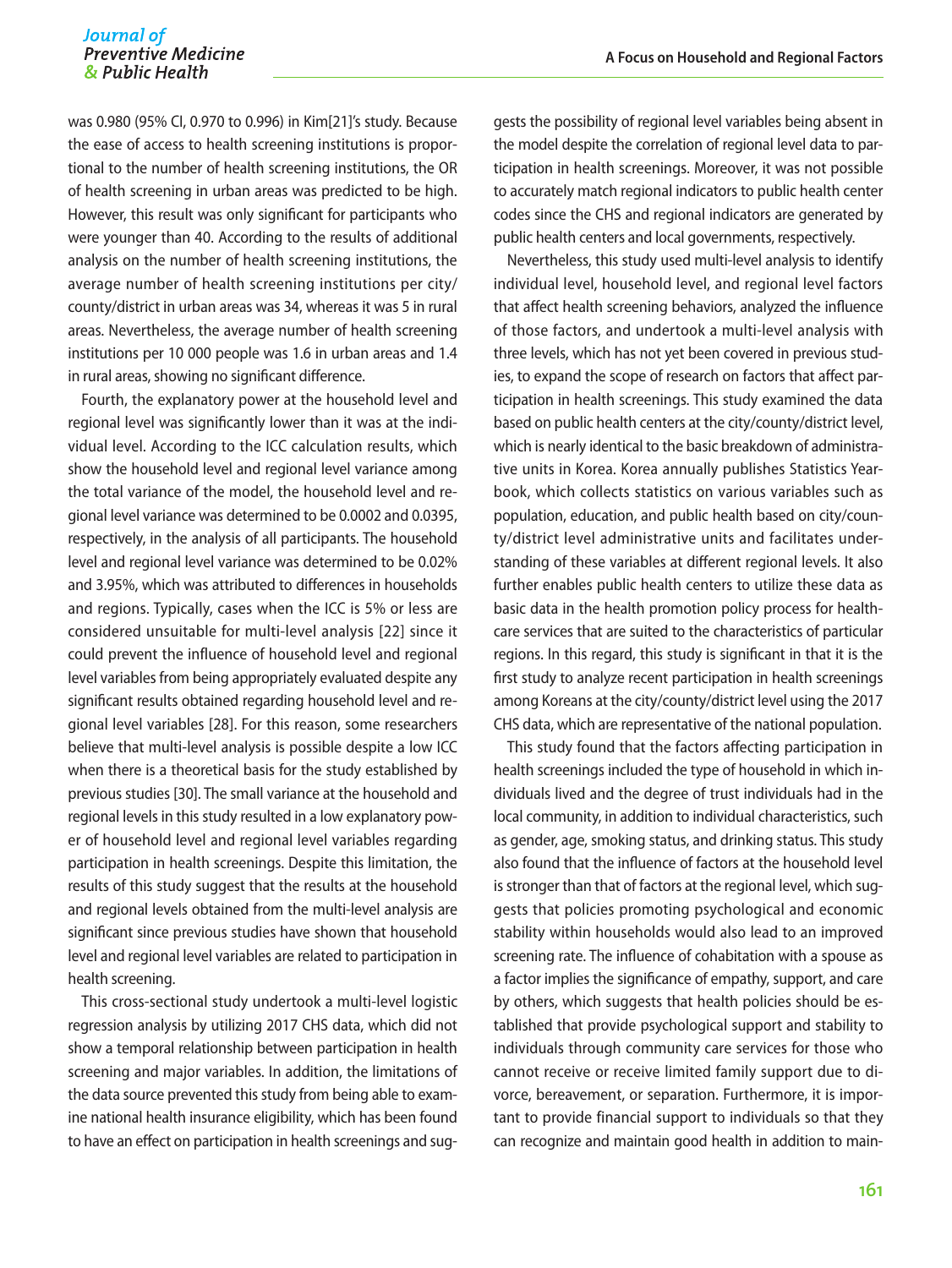taining their everyday lives. It is already possible to identify beneficiaries of national basic livelihood security using local governments' administrative systems, and beneficiaries should be further encouraged to participate in health screenings provided by the NHIS. Policies that can household level factors, as well as individual level and regional level factors, should be prioritized, as they would be the most effective at encouraging participation in health screening.

#### **SUPPLEMENTAL MATERIALS**

Korean version is available at [https://doi.org/10.3961/jpmph.](https://doi.org/10.3961/jpmph.21.268) [21.268.](https://doi.org/10.3961/jpmph.21.268)

#### **CONFLICT OF INTEREST**

The authors have no conflicts of interest associated with the material presented in this paper.

#### **FUNDING**

None.

#### **ACKNOWLEDGEMENTS**

None.

#### **AUTHOR CONTRIBUTIONS**

Both authors contributed equally to conceiving the study, analyzing the data, and writing this paper.

#### **ORCID**

So Yoon Park *https://orcid.org/0000-0001-6310-4550* Young-jeon Shin *https://orcid.org/0000-0002-3453-0638*

#### **REFERENCES**

- 1. Ministry of Health and Welfare. 2019 Health screening project guide [cited 2020 Aug 1]. Available from: [https://www.129.](https://www.129.go.kr/info/info04_view.jsp?n=1481) [go.kr/info/info04\\_view.jsp?n](https://www.129.go.kr/info/info04_view.jsp?n=1481)=1481 (Korean).
- 2. Broyles RW, Narine L, Brandt EN Jr, Biard-Holmes D. Health risks, ability to pay, and the use of primary care: is the distribution of service effective and equitable? Prev Med 2000;30(6):453-

462.

- 3. Langlie JK. Social networks, health beliefs, and preventive health behavior. J Health Soc Behav 1977;18(3):244-260.
- 4. Ministry of Health and Welfare. Health and welfare statistics 2018; 2019 [cited 2020 Aug 1]. Available from: [http://www.](http://www.mohw.go.kr/react/jb/sjb030301vw.jsp?PAR_MENU_ID=03&MENU_ID=032901&CONT_SEQ=347082&page=1) [mohw.go.kr/react/jb/sjb030301vw.jsp?PAR\\_MENU\\_ID](http://www.mohw.go.kr/react/jb/sjb030301vw.jsp?PAR_MENU_ID=03&MENU_ID=032901&CONT_SEQ=347082&page=1)=03& MENU\_ID=[032901&CONT\\_SEQ](http://www.mohw.go.kr/react/jb/sjb030301vw.jsp?PAR_MENU_ID=03&MENU_ID=032901&CONT_SEQ=347082&page=1)=347082&page=1 (Korean).
- 5. Choi S, Lee KS. A study on the relationship between the spatial cluster patterns of male suicide rate and the regional characteristics in South Korea. Health Policy Manag 2019;29(3): 312-322 (Korean).
- 6. Kang SJ, Kim YH, Park IK. Causal relationship among the social ecological variables to explain physical activity. Korean J Sport Psychol 2016;27(2):53-64 (Korean).
- 7. Moon KS, Kim YK, Chang HJ. Determinants of the use and type of comprehensive medical examination services. Korean J Health Serv Manag 2016;10(2):83-97 (Korean).
- 8. Park JK. A study on the impact factors of health screening. In: Proceedings of the Korean Society of Local Government, 2018; 2018 Nov 9, Busan. 2018, p. 231-237 (Korean).
- 9. Yeo JY, Jeong HS. Determinants of health screening and its effects on health behaviors. Health Policy Manag 2012;22(1):49- 64 (Korean).
- 10. Jee YJ, Kim YJ. The difference of health behavior between screening and non screening group by health examinations services. Asia Pac J Multimed Serv Convertg Art Humanit Sociol 2017; 7(6):503-510 (Korean).
- 11. Tae ES. Factors associated with intention to participate in health screening [dissertation]. Gimhae: Inje University; 2012 (Korean).
- 12. Song SH. Determinant of gastric cancer screening in the Korean population using multi-level analysis: Korean national cancer screening survey 2011-2012 [dissertation]. Seoul: Yonsei University; 2014 (Korean).
- 13. Yu I. Factors related cancer screening of Korean men and women's according to marital status using multi-level analysis [dissertation]. Seoul: Yonsei University; 2020 (Korean).
- 14. Jung YK. Determinants of general health check-up among older adults in Korea: a longitudinal analysis using the 1st-5th waves of Korean Longitudinal Study of Ageing (KLoSA). Crisisonomy 2018;14(1):135-148 (Korean).
- 15. Choi WM. Factors related to non-screening of cervical cancer screening for Korean married women [dissertation]. Seoul: Yonsei University; 2015 (Korean).
- 16. Park IS, Han JT. Study of effect on the obesity status using multilevel logistic regression analysis. J Korean Data Inf Sci